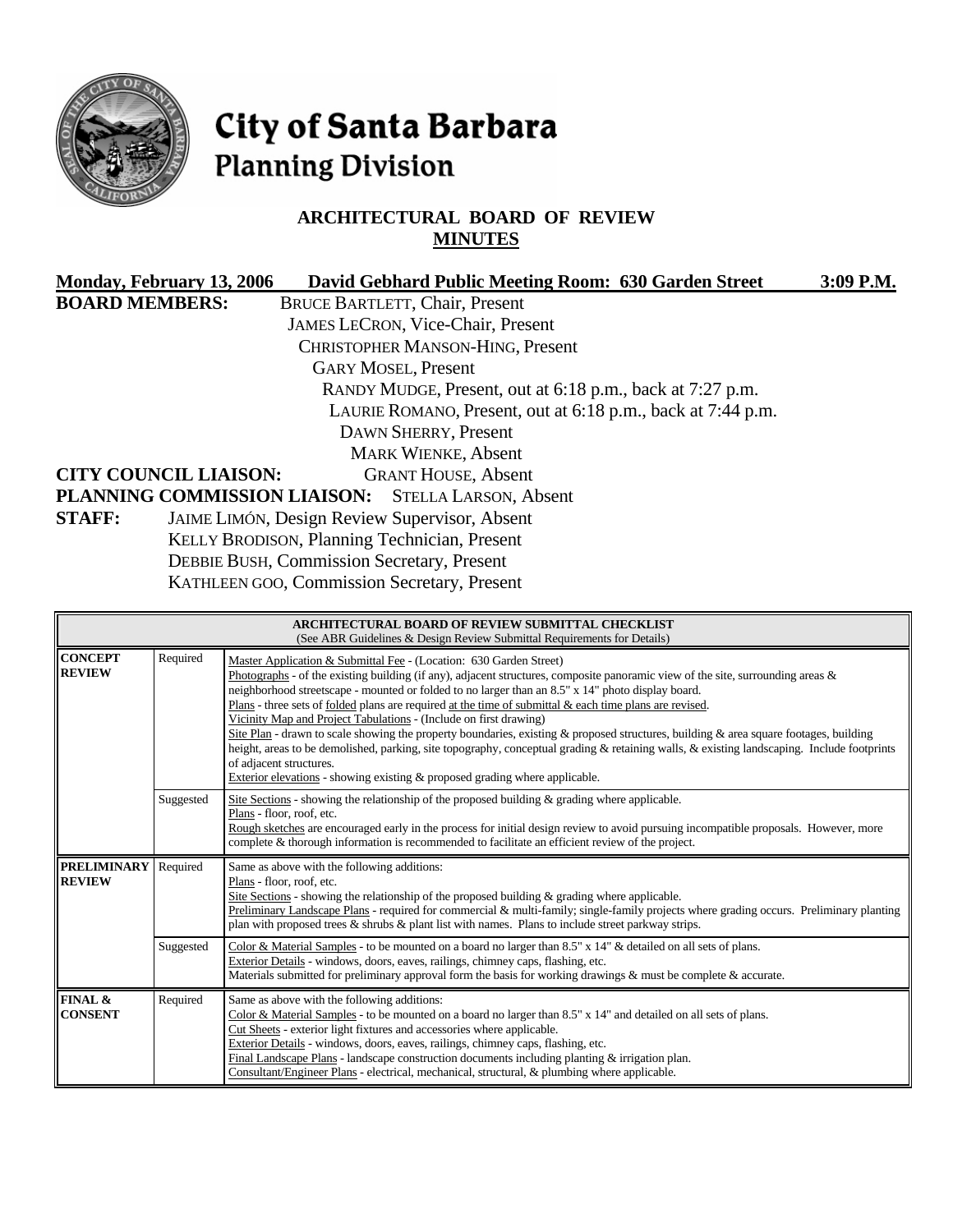#### **PLEASE BE ADVISED**

- \*\* All approvals made by the Architectural Board of Review (ABR) are based on compliance with Municipal Code Chapter 22.68 and with adopted ABR guidelines. Some agenda items have received a mailed notice and are subject to a public hearing.
- \*\* The approximate time the project will be reviewed is listed to the left of each item. It is suggested that applicants arrive 15 minutes early. The agenda schedule is subject to change as cancellations occur. Staff will notify applicants of time changes.
- \*\* The applicant's presence is required. If an applicant is not present, the item will be postponed indefinitely. If an applicant cancels or postpones on item without providing advance notice, the item will be postponed indefinitely and will not be placed on the following ABR agenda. In order to reschedule the item for review, the applicant must fill out and file a Supplemental Application Form at 630 Garden Street (Community Development Department) and submit appropriate plans.
- \*\* The Board may grant an approval for any project scheduled on the agenda if sufficient information has been provided and no other discretionary review is required. Substitution of plans is not allowed, if revised plans differing from the submittal sets are brought to the meeting, motions for preliminary or final approval will be contingent upon staff review for code compliance.
- \*\* Preliminary and Final Architectural Board of Review approval is valid for one year from the date of the approval unless a time extension or Building Permit has been granted.
- \*\* The Board may refer items to the Consent Calendar for Preliminary and Final Architectural Board of Review approval.
- \*\* In compliance with the Americans with Disabilities Act, if you need special assistance to participate in this meeting, please contact the Planning Division at (805) 564-5470. Notification at least 48 hours prior to the meeting will enable the City to make reasonable arrangements.
- **\*\*** Many of the items before the Board may be appealed to the City Council. For further information on appeals, contact the Planning Division Staff or the City Clerk's office. Said appeal must be in writing and must be filed with the City Clerk at City Hall within ten (10) calendar days of the meeting at which the Board took action or rendered its decision. The scope of this project may be modified under further review.
- \*\* **AGENDAS, MINUTES and REPORTS:** Copies of all documents relating to agenda items are available for review at 630 Garden St. and agendas and minutes are posted online at [www.SantaBarbaraCa.gov](http://www.santabarbaraca.gov/). If you have any questions or wish to review the plans, please contact Kelly Brodison, at (805) 564-5470 between the hours of 8:30 a.m. to noon and 1:00 p.m. to 4:00 p.m., Monday through Friday.

## **LICENSING ADVISORY:**

The Business and Professions Code of the State of California and the Municipal Code of the City of Santa Barbara restrict preparation of plans for certain project types to licensed professionals. Applicants are encouraged to consult with Building and Safety Staff or Planning Staff to verify requirements for their specific projects.

Unlicensed persons are limited to the preparation of plans for:

- $\triangleright$  Single or multiple family dwellings not to exceed four (4) units per lot, of wood frame construction, and not more than two stories and basement in height;
- ¾ Non-structural changes to storefronts; and,
- ¾ Landscaping for single-family dwellings, or projects consisting solely of landscaping of not more than 5,000 square feet.

## **NOTICE:**

1. That on February 9, 2006 at 4:00 p.m., this Agenda was duly posted on the indoor and outdoor bulletin boards at the Community Development Department, 630 Garden Street, and online at [www.SantaBarbaraCa.gov](http://www.santabarbaraca.gov/).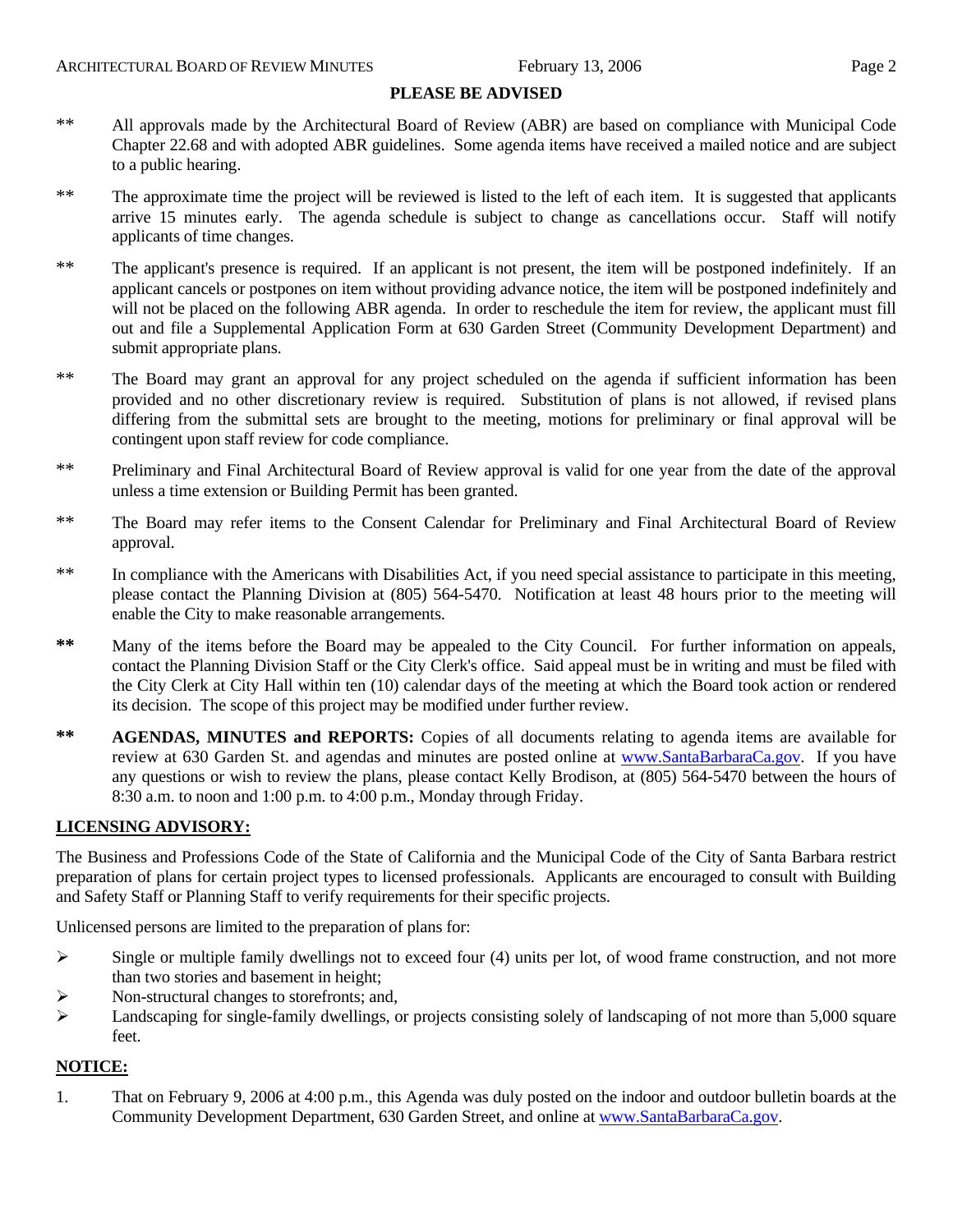#### ARCHITECTURAL BOARD OF REVIEW MINUTES February 13, 2006 Page 3

#### 2. This regular meeting of the Architectural Board of Review will be broadcast live and rebroadcast in its entirety on Wednesday at 9:00 a.m. on Channel 18.

## **GENERAL BUSINESS:**

A. Public Comment:

Any member of the public may address the Architectural Board of Review for up to two minutes on any subject within their jurisdiction that is not scheduled for a public discussion before the Board on that day. The total time for this item is ten minutes. (Public comment for items scheduled on today's agenda will be taken at the time the item is heard.)

No public comment.

B. Approval of the minutes of the Architectural Board of Review meeting of February 6, 2006.

| Motion: |                                     |  |  |  |  |  | Approval of the minutes of the Architectural Board of Review meeting of        |  |  |  |  |
|---------|-------------------------------------|--|--|--|--|--|--------------------------------------------------------------------------------|--|--|--|--|
|         | February 6, 2006, with corrections. |  |  |  |  |  |                                                                                |  |  |  |  |
| Action: |                                     |  |  |  |  |  | Mudge/Sherry, $7/0/0$ . (Manson-Hing and Sherry abstained from Items #6 – 10). |  |  |  |  |

C. Consent Calendar.

Motion: Ratify the Consent Calendar. The Consent Calendar was reviewed by Board member LeCron with the exception of the landscaping for Items L, M and N, reviewed by Board member Mudge. Action: Manson-Hing/Romano, 7/0/0.

- D. Announcements, requests by applicants for continuances and withdrawals, future agenda items, and appeals.
	- 1. Ms. Brodison announced the following changes to the agenda: Item #3, 124 Los Aguajes has been continued to February 21, 2006. Item #8, 1218 E. Montecito Street, will be heard in its place.
	- 2. Board member Romano will be stepping down for Items #5 and #6; and Board member Mudge will be stepping down for Item #5.
- E. Subcommittee Reports.

Chair Bartlett and Board member Mudge attended the Highway 101 Improvement Project *ad hoc* Subcommittee to review bridge structures, sound wall improvements, and barrier designs along freeway area from Milpas Street to Hot Springs Road. A second meeting was scheduled for February 14, 2006, with the consultant team working on the roundabout at Hot Springs Road concerning pedestrian and bicycle paths and other components. The project will soon be ready to be heard before a joint meeting between the Architectural Board of Review and Historic Landmarks Committee.

F. Possible Ordinance Violations.

No reported violations.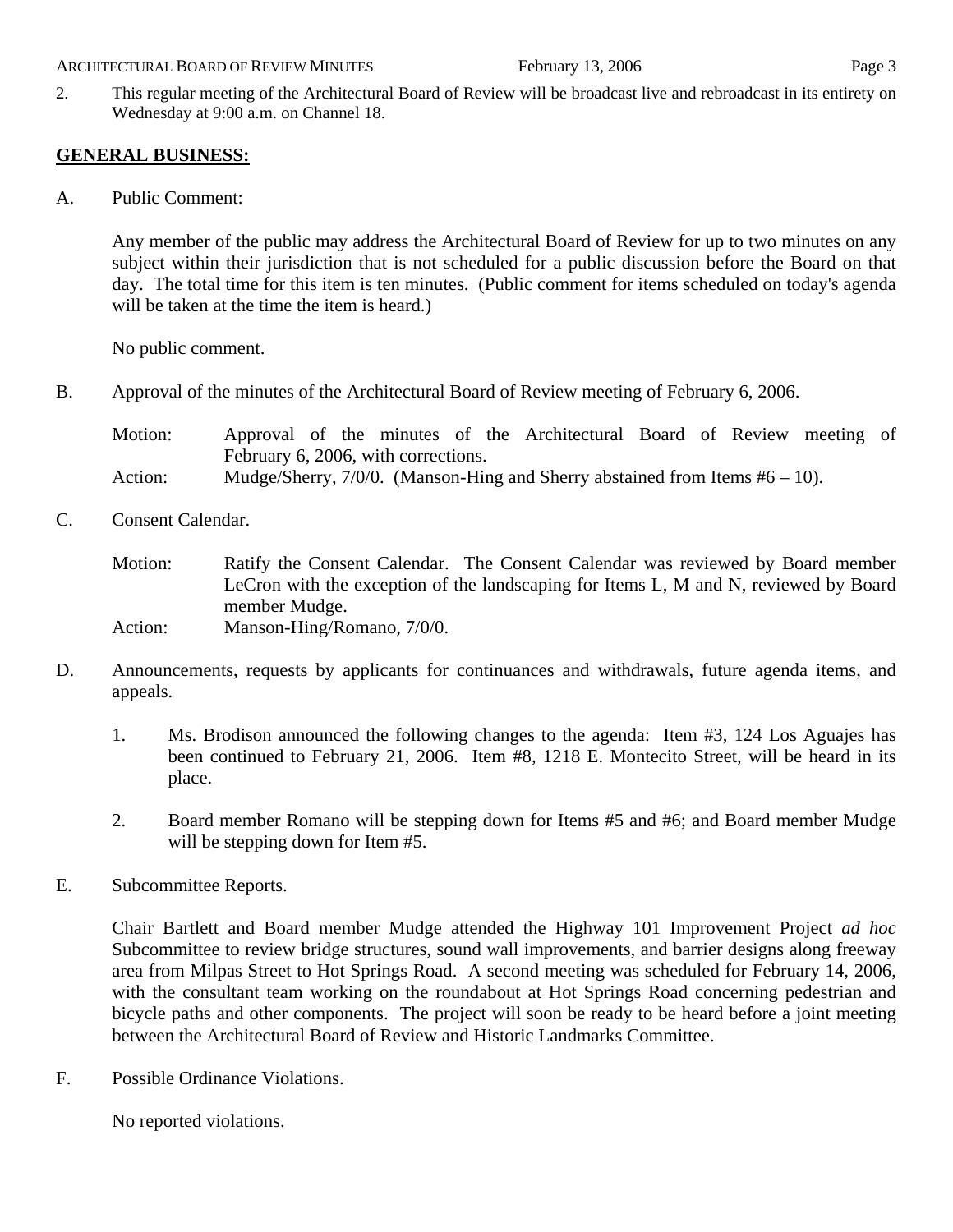## **CONCEPT REVIEW - NEW ITEM: PUBLIC HEARING**

## **1. MISSION ST** R-4 Zone

 Assessor's Parcel Number: 043-010-0RW Application Number: MST2006-00041 Owner: City of Santa Barbara Engineer: MNS Engineers, Inc Applicant: Harold Hill

(Proposal to construct a Class II bicycle route through the Mission Street underpass at Highway 101 to improve pedestrian and bicycle circulation between the Westside Neighborhood and the central portions of the City by connecting existing Class II bikeways on Modoc Road and on Bath and Castillo Streets. Bike lanes will be provided on Mission Street between Modoc Road and San Pasucal Street, and between the northbound 101 ramps and Castillo Street by adjusting the pavement striping and lane widths. The proposed improvements at the Mission Street/Highway 101 interchange consist of sidewalk widening, the construction of retaining walls, and removal of trees and shrubs. The project includes new street and sidewalk lighting and modification of traffic signals. Areas where the sidewalk is replaced will receive tree wells containing Jacaranda trees.)

## **(COMMENTS ONLY; PROJECT REQUIRES ENVIRONMENTAL ASSESSMENT AND PLANNING COMMISSION APPROVAL.)**

## **(3:22)**

Harold Hill, Project Manager; Greg Knudson, MNS Engineers; and Ricardo Marciano, Landscape Architect; present.

Motion: Continued indefinitely with the following comments: 1) The Mission Street underpass bicycle path with the greater width for the bicycle lanes is advantageous to the City. 2) The additional landscape is positive. 3) Document the number of trees being removed. 4) Provide a plant palette with respect to the choice of clinging vines for the new walls. 5) The Board appreciates the integration of tree grates. 6) Applicant to provide elevation views, the proposed retaining walls: a color palette, pilasters, and wall caps. 7) There is concern with the cable rail system for the taller walls. 8) Add cascading landscape vines to break up the walls and to hide the cable rails. 9) The material and colors of the sidewalk are to be more cohesive and compatible with the railing on the north bound side of the Mission Creek Bridge, and the Board would like to see more enhancements within this zone. 10) It is understood that the light fixture standards for the zone, not within Caltrans' jurisdiction (west of the Railroad), will adhere to City Light Standards; including street lights and pedestrian lights. 11) The proposed lighting and colors within the Caltrans right-of-way zone need to comply with Caltrans Light Standards. 12) Applicant to return with proposed lighting for the bridge under crossing, and the concealing or camouflage of conduit to fixtures. 13) The Board would like to see a standard or layered wall system to minimize the expanse of exposed vertical wall. Action: Manson-Hing/Mosel, 7/0/0.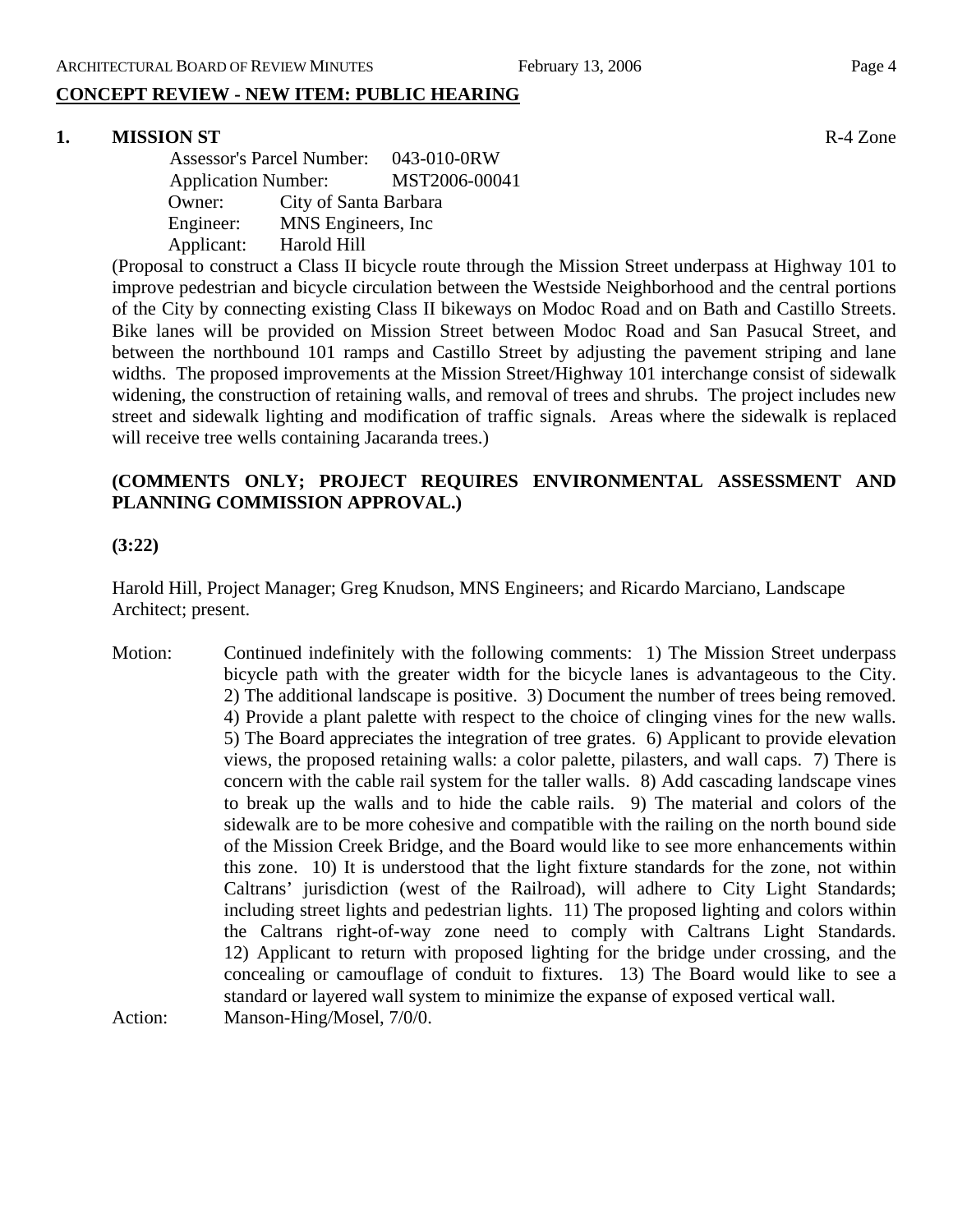## **PRELIMINARY REVIEW**

## **2. 826 BATH ST** R-3/R-4 Zone

 Assessor's Parcel Number: 037-041-022 Application Number: MST2004-00747 Owner: Kevin Fewell Agent: David Sullivan

(Proposal to demolish an existing 1,508 square foot two-story duplex, convert an existing 1,280 square foot single family residence to a two-story three unit condominium triplex resulting in a 1,618 square foot three-bedroom unit, and two one-bedroom units (690 square feet and 650 square feet). A two-story duplex containing a three-bedroom unit with 1,308 square feet and two-bedroom unit with 1,175 square feet is also proposed. A total of eight parking spaces are proposed within three two-car garages and two one-car garages, and a Modification to allow less than the required nine spaces is requested. The project will require grading of 300 cubic yards of cut and 300 cubic yards of fill.)

# **(PROJECT REQUIRES COMPLIANCE WITH PLANNING COMMISSION RESOLUTION NO. 067-05.)**

**(4:02)**

David Sullivan, Agent; Justin Van Mullem, Architect; and Phil Suding; Chelsey Swanson, Case Planner; present.

Public comment opened at 4:17 p.m.

Donna Mrotek, neighbor, stated concern with landscape and the location of tree(s) of the pool area and her backyard and would like to know how thick the trees will be so they will allow for proper screening. Ms. Mrotek also stated concern with her view and the window arrangement of the proposed project. A letter submitted by Ms. Mrotek was read into the record.

Margaret Grace, Grace Design, Landscape Designer, stated that the owner of the project should meet with Ms. Mrotek to discuss adequate landscape and tree screening.

Public comment closed 4:30 p.m.

Motion: Continued indefinitely with the following comments: 1) The Board appreciates the new landscape plan as presented, but reserves judgment until the applicant returns with a detailed landscape plan. 2) The Board is concerned with privacy as it relates to the neighbor south of the project, and the applicant is to provide photographs of the internal property line and as seen from the second floor level of balconies to ensure there are no privacy impacts. 3) Update all exterior elevations to accurately reflect the floor plans. 4) The architectural details are to more accurately reflect the materials represented in the existing house to the front. 5) The exterior plaster detail is to be eliminated. Action: Manson-Hing/LeCron, 7/0/0.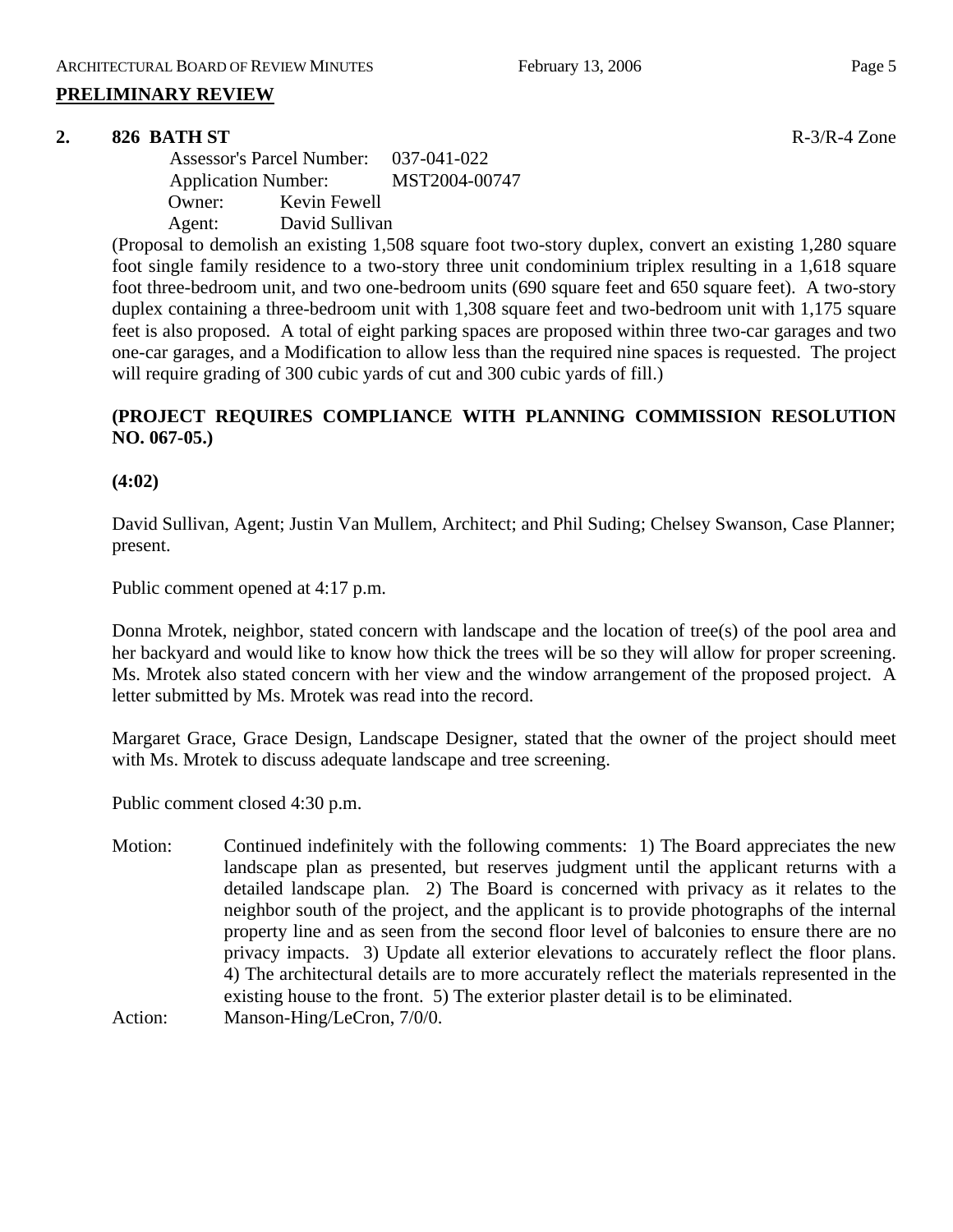# **CONCEPT REVIEW - CONTINUED ITEM**

#### **3. 124 LOS AGUAJES AVE R-4/SD-3 Zone**

 Assessor's Parcel Number: 033-041-007 Application Number: MST2004-00725 Owner: Mark Edwards Architect: Peter Ehlen Agent: Fermina Murray Agent: Compass Rose

(Proposal to demolish an existing 887 square foot single family residence and a 400 square foot garage and to construct a three new condominiums consisting of a 1,435 square foot two-bedroom residential unit, a 1,214 square foot one-bedroom unit and a 1,034 square foot one-bedroom residential unit. The project will result in a three-story 3,683 square foot structure with 1,197square feet in garages on a 6,000 square foot lot located in the Non Appealable Jurisdiction of the Coastal Zone.)

## **(Third Concept Review.)**

**(COMMENTS ONLY; PROJECT REQUIRES ENVIRONMENTAL ASSESSMENT AND PLANNING COMMISSION APPROVAL FOR A TENTATIVE SUBDIVISION MAP FOR CONDOMINIUMS AND FOR A COASTAL DEVELOPMENT PERMIT FOR A CHANGE OF USE IN THE NON APPEALABLE JURISDICTION OF THE COASTAL ZONE.)** 

#### **(4:56)**

# **THIS ITEM WAS POSTPONED AND RESCHEDULED TO THE FEBRUARY 27, 2006 MEETING AT THE APPLICANT'S REQUEST.**

Motion: To hear Item 8 in place of Item 3. Action: LeCron/Sherry,  $7/0/0$ .

## **CONCEPT REVIEW - CONTINUED ITEM**

#### **4. 333 S CANADA ST A** R-3 Zone

 Assessor's Parcel Number: 017-300-021 Application Number: MST2005-00682 Owner: Shannon Family Living Trust Designer: Nicholas Vergara

(Proposal to construct a new three-story duplex consisting of a 471 square foot two-car garage with a 1,143 square foot, duplex above on a 5,000 square foot lot. The lot is currently developed with an existing 772 square foot, two-story residence with a 772 square foot, three-car garage which is proposed to remain unaltered. The site previously had a two-story duplex which was demolished under BLD2005-01336. Modifications are requested for encroachment into required setbacks, building separation and reduction in the required open yard.)

# **(COMMENTS ONLY; PROJECT REQUIRES ENVIRONMENTAL ASSESSMENT AND STAFF HEARING OFFICER APPROVAL FOR MODIFICATIONS.)**

**(5:20)** 

Nicholas Vergara, Designer; and Denise Shannon, Owner; present.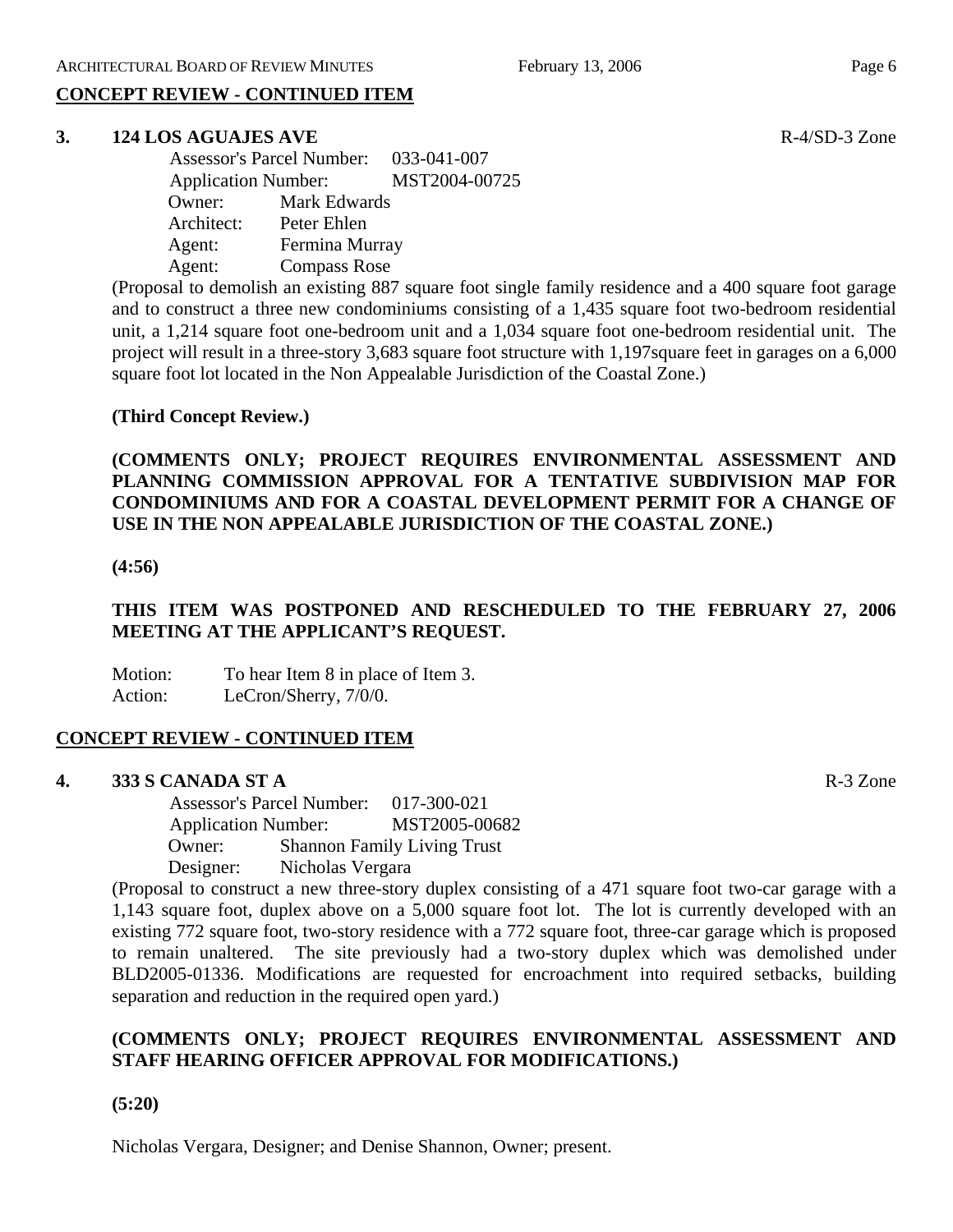#### ARCHITECTURAL BOARD OF REVIEW MINUTES February 13, 2006 February 13, 2006

Motion: Continued indefinitely with the following comments: 1) Provide clear documentation from the City Planning and Zoning Division as to the replacement of a non-conforming structure within the flood plain, and existing square footage. 2) The proposal creates privacy concerns from the three story elevated stairways which are looking down into the adjacent neighbor. 3) The site planning is excessively automobile-oriented with the oversized driveways, garages, and garage doors. 4) The proposed hardscape is excessive; applicant should narrow the driveways and provide additional landscape. 5) It is suggested to attach the two buildings and create a triplex to avoid the necessity of modifications, and to lessen privacy impact to the neighbors. 6) Reduce the volume of the third floor by allocating some square footage from the third floor to the second floor with the smaller third floor to appear as a dormer attic.

Action: Mudge/Romano, 7/0/0.

#### **\*\*\*\*\*\*\*\*\*\*\*\*\*\*\*THE BOARD RECESSED FROM 5:25 P.M. UNTIL 6:18 P.M.\*\*\*\*\*\*\*\*\*\*\*\*\***

#### **PRELIMINARY REVIEW**

#### **5. 320 W PUEBLO ST** C-O Zone

| Assessor's Parcel Number: 025-102-001 |                                          |
|---------------------------------------|------------------------------------------|
| <b>Application Number:</b>            | MST2003-00152                            |
| Owner:                                | Santa Barbara Cottage Hospital           |
| Agent:                                | <b>Suzanne Elledge Permit Processing</b> |
| Architect:                            | <b>Brian Cearnal</b>                     |
| Landscape Architect: Phil Suding      |                                          |
| Architect:                            | Erich Burkhart                           |

(Proposed Cottage Hospital Master Plan. The project involves the demolition of 280,090 square feet including the main hospital building, Eye Center and structures on the adjacent west block. Also proposed is 434,955 square feet of new construction. Two new parking structures are also proposed. One of the parking structures will be located behind the Knapp Building at 2400 Bath Street, and the other will be located at the northeast corner of Pueblo and Castillo Streets. The one-block section of Castillo Street that borders on the west side of the hospital that is located between Pueblo and Junipero Streets is proposed to be closed to allow the construction of the new hospital facility. The project received Planning Commission approval of the Development Plan and City Council approval of the Specific Plan, Development Agreement, and Castillo Street Abandonment.)

## **(Preliminary Approval is requested for the MRI trailer relocation, interim loading dock, main building and nursing pavilion.)**

#### **(6:18)**

Suzanne Elledge, Agent; Joseph Madda, and Sina Yerushalmi, Architects; Scott Allen, Project Manager for Cottage Hospital; and Bob Cunningham, Landscape Architect; present.

| Motion:            | <b>MRI TRAILER:</b> Final Approval with the following conditions: 1) The site plan is<br>acceptable as proposed. 2) The walkway around the trailer is acceptable as presented.<br>3) The removable screen and its framing should be bronze in color. |  |  |  |  |  |  |
|--------------------|------------------------------------------------------------------------------------------------------------------------------------------------------------------------------------------------------------------------------------------------------|--|--|--|--|--|--|
| Action:            | LeCron/Manson-Hing, 5/0/0 (Mudge and Romano stepped down).                                                                                                                                                                                           |  |  |  |  |  |  |
| Motion:<br>Action: | <b>INTERIM LOADING DOCK:</b> Final Approval as submitted.<br>LeCron/Manson-Hing, 5/0/0 (Mudge and Romano stepped down).                                                                                                                              |  |  |  |  |  |  |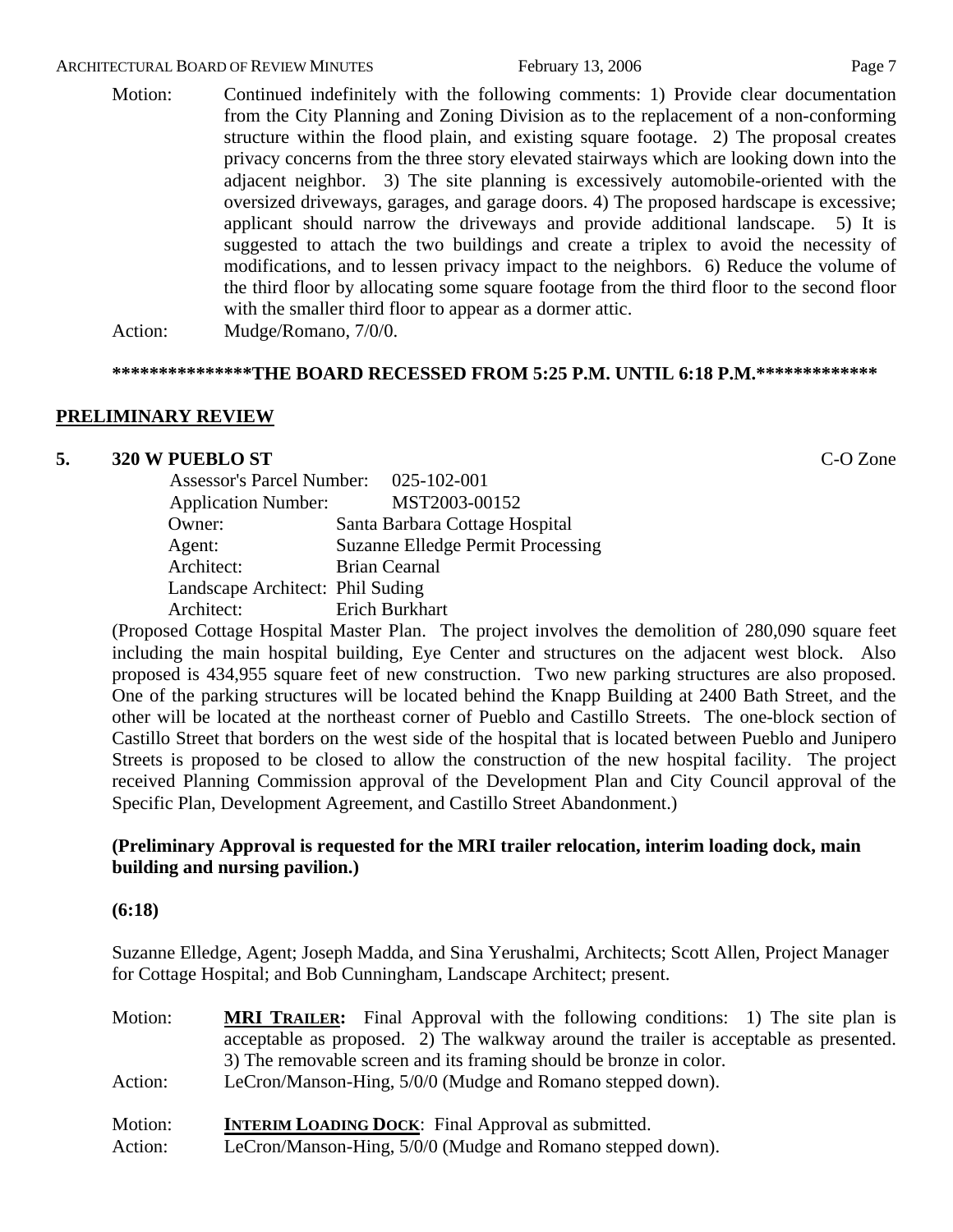| Motion: | <b>MAIN BUILDING/NURSING PAVILION:</b> Preliminary Approval with two week continuance      |
|---------|--------------------------------------------------------------------------------------------|
|         | with the following comments: 1) It is understood that the accent color on the color palate |
|         | has been eliminated. 2) Study the slope of the roof parapet details and eliminate the      |
|         | exposed metal flashing on the parapet. 3) Minimize the width of the copper gutter.         |
|         | 4) All exterior plaster corners are to be bull-nosed. 5) This approval excludes the tower, |
|         | helipad, the glaze connections of the glassy glue, and the entry tower structure.          |
| Action: | Sherry/Manson-Hing, 5/0/0 (Mudge and Romano stepped down).                                 |
|         |                                                                                            |

Motion: **LANDSCAPE PLAN:** Preliminary Approval with a two week continuance with Phil Suding's comment to consider high pressure sodium lights at the River of Life. Action: Sherry/Manson-Hing, 5/0/0 (Mudge and Romano stepped down).

# **CONCEPT REVIEW - CONTINUED ITEM**

## **6. 1515 ALAMEDA PADRE SERRA** E-1 Zone

 Assessor's Parcel Number: 029-060-005 Application Number: MST2004-00861 Owner: Amalia Alcantar Castelo, 2000 Family Trust Architect: Gil Garcia

(Proposal to add 265 square feet to the basement level, add 215 square feet to the first floor and add a 439 square foot loft to the main level of the existing 4,902 square foot single family residence with a 648 square foot attached garage. Proposal will also include a remodeled and re-finished exterior finish. The project will result in a three-story 5,821 square foot single family residence with an attached 648 square foot two-car garage on a 28,781 square foot lot located in the Hillside Design District.)

# **(Second Concept Review.)**

# **(PROJECT REQUIRES NEIGHBORHOOD PRESERVATION ORDINANCE FINDINGS.)**

**(7:27)**

Gil Garcia, Architect and Mr. Castelo, Owner, present.

Motion: Preliminary Approval and continued indefinitely to the Consent Calendar with the comment that the Board is pleased with the upgrading of a very nondescript house. Action: LeCron/Sherry, 6/0/0. (Romano stepped down).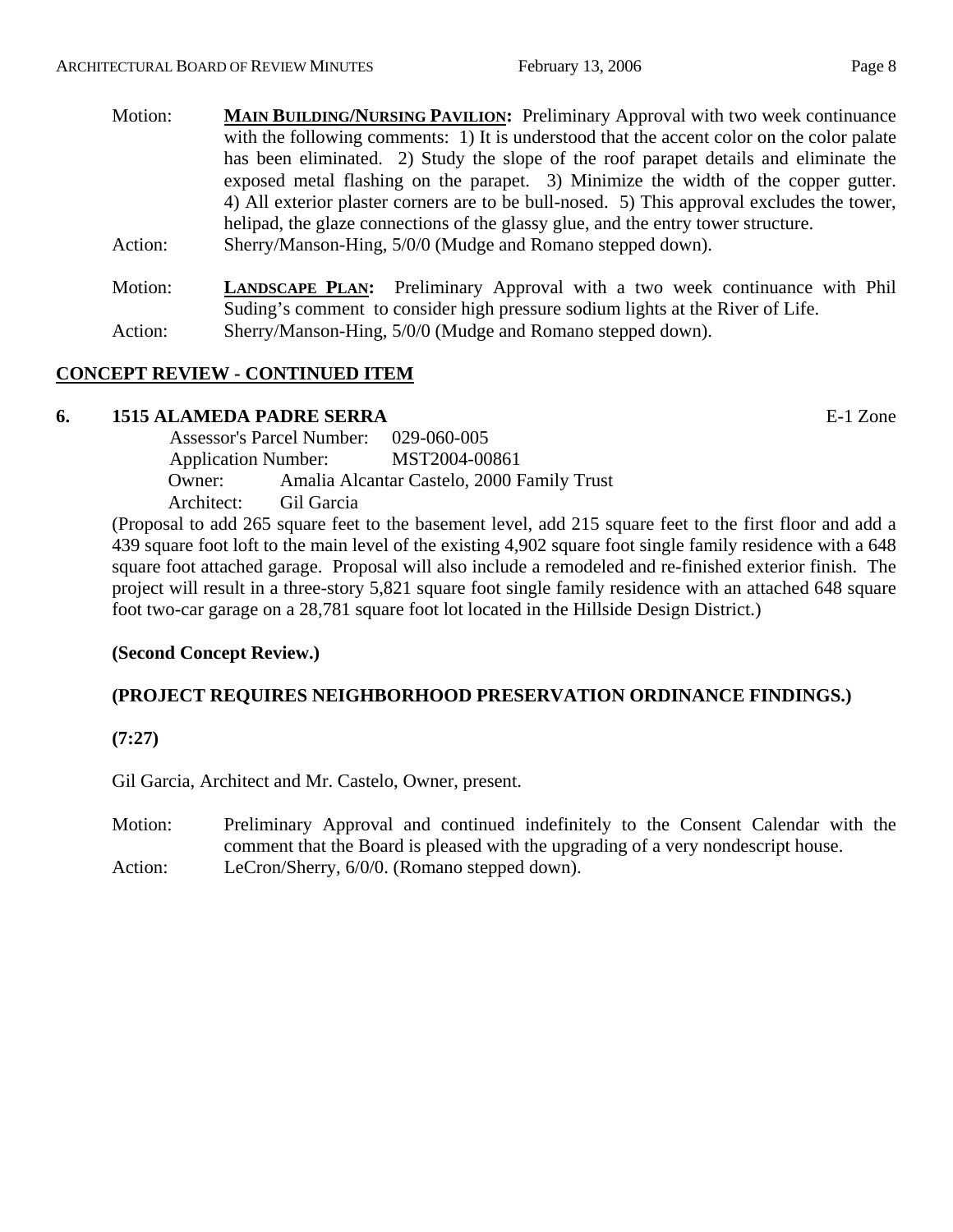## **IN-PROGRESS REVIEW**

## **7. 155 CEDAR LN** E-1 Zone

 Assessor's Parcel Number: 015-083-027 Application Number: MST2004-00502 Agent: Gary Myers Owner: William Pritchett Trust Applicant: William Pritchett Architect: Jerald Bell Applicant: Steve Hausz

(This is a revised project. A Revised Preliminary Approval of the project is requested. Proposal to construct a 3,868 square foot two-story single family residence with an attached 473 square foot garage and 501 square feet of deck area on a 15,960 square foot lot located in the Hillside Design District. Project also includes 370 cubic yards of grading.)

## **(This is an in-progress review for changes to the elevations.)**

# **(PROJECT REQUIRES NEIGHBORHOOD PRESERVATION ORDINANCE FINDINGS.)**

**(7:44)** 

Steve Hausz, Applicant, present.

Public comment opened at 7:55 p.m.

Rita Zandorna, neighbor, expressed concern with drainage flow.

Leila Noel, neighbor, stated she met with Mr. Hausz to discuss landscape issues and those issues were resolved.

Emily Nichols, neighbor, expressed concern regarding Neighborhood Preservation Ordinance findings, and requested a reduction in size of the project for compatibility, since the house is too large for the small size of the lot.

Public comment closed at 8:03 p.m.

Motion: Final Approval of the Architecture as submitted, and continued two weeks to the Consent Calendar for review of the landscape and drainage plans with the following comments: 1) Applicant to study additional landscape screening at the south elevation and south property boundary, and to study a different ground cover instead of the proposed lawn material. 2) Provide tree protection notes on the grading plan. Action: LeCron/Sherry, 7/0/0.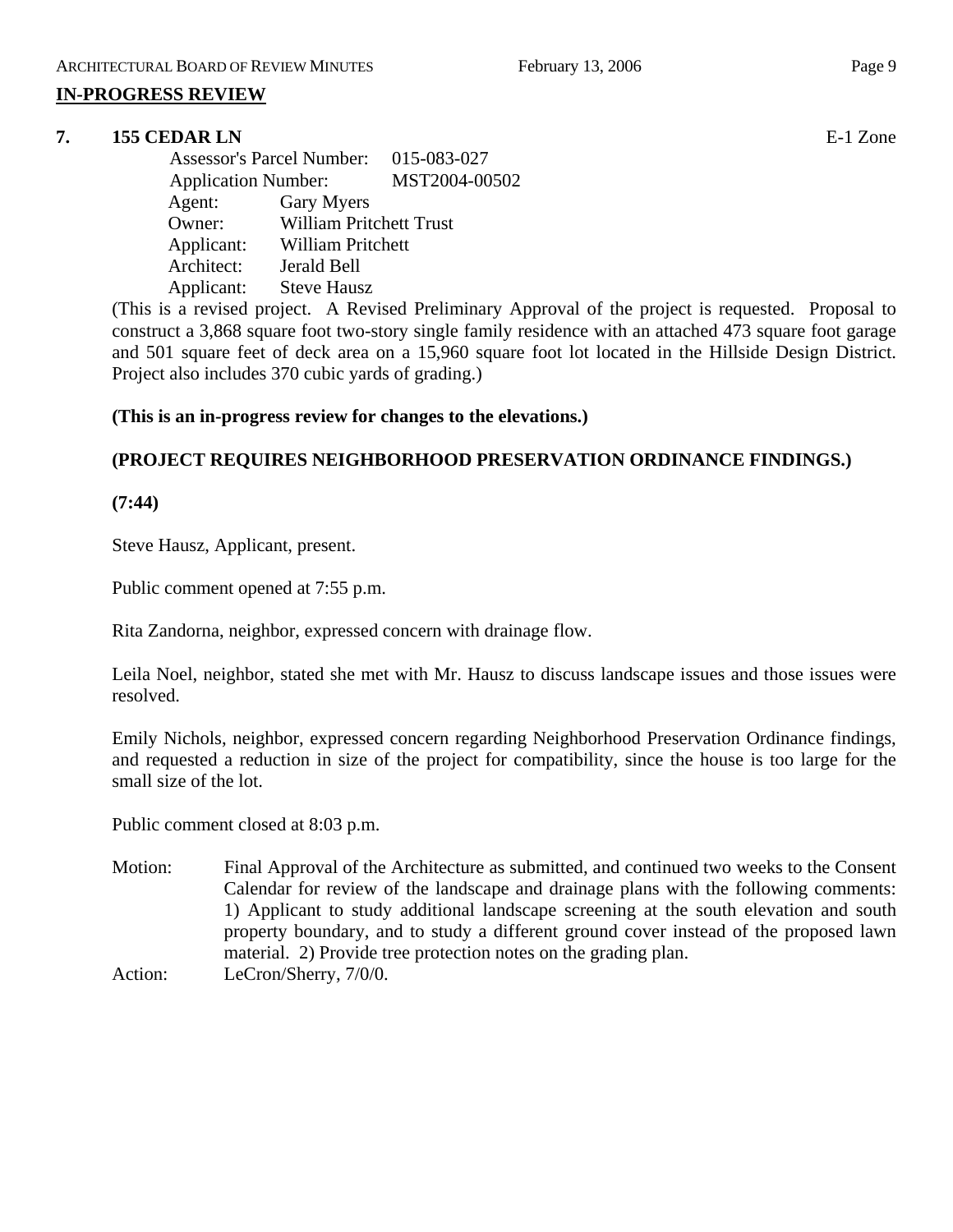## **THIS ITEM WAS HEARD OUT OF ORDER REPLACING ITEM #3.**

#### **CONCEPT REVIEW - CONTINUED ITEM**

#### **8. 1218 E MONTECITO ST** R-2 Zone

 Assessor's Parcel Number: 017-062-005 Application Number: MST2005-00611 Owner: Francisco & Maria Siordia Contractor: Manuel Contreras

(Proposal to demolish an existing two-story duplex and two car garage, and construct three new separate two story units, each with a two car garage. The development will result in a total of 5,446 square feet of living space and 1,296 square feet of garage area on a 11,500 square foot lot.)

#### **(Third Concept Review.)**

## **(COMMENTS ONLY; PROJECT REQUIRES ENVIRONMENTAL ASSESSMENT.)**

**(4:56)** 

Manuel Contreras, Contractor; and Cesar Cruz, Designer; present.

Motion: Continued indefinitely with the following comments: 1) The Board finds the reduced project is appropriate for the neighborhood in terms of the mass, bulk, and scale. 2) The one story element and front porch that now addresses the street is appropriate; however, further articulation of the porch elements to a more traditional style is desired. Move away from plaster columns and detailing them with large scale wooden posts with lintel beams to support the roof elements. 3) Restudy the spacing of the post to better relate to the doors and other elements within the porch area. 4) Eliminate the proposed s-tile and provide two piece mission tile. 5) Eliminate the plaster surrounds so the windows can be more deeply inset with plaster returns. 5) Study other opportunities for incorporating more charm-giving elements on the buildings to include: a) more detailed garage doors (possibly carriage style), and b) detailed chimneys and chimney caps elements. 6) Study the further grounding of the popped-out cantilever second floor elements to bring them to ground level or support them in a more traditional style. 7) The Board finds the additional proposed landscaping along the northerly property line is a benefit to the neighbor and project, and would like see a more developed landscape plan addressing all landscaping both on-site and within the public parkway. 8) Applicant is to meet with City Arborist to resolve the elimination of an existing tree along the proposed driveway and the addition of a replacement street tree.

Action: Sherry/Mosel, 7/0/0.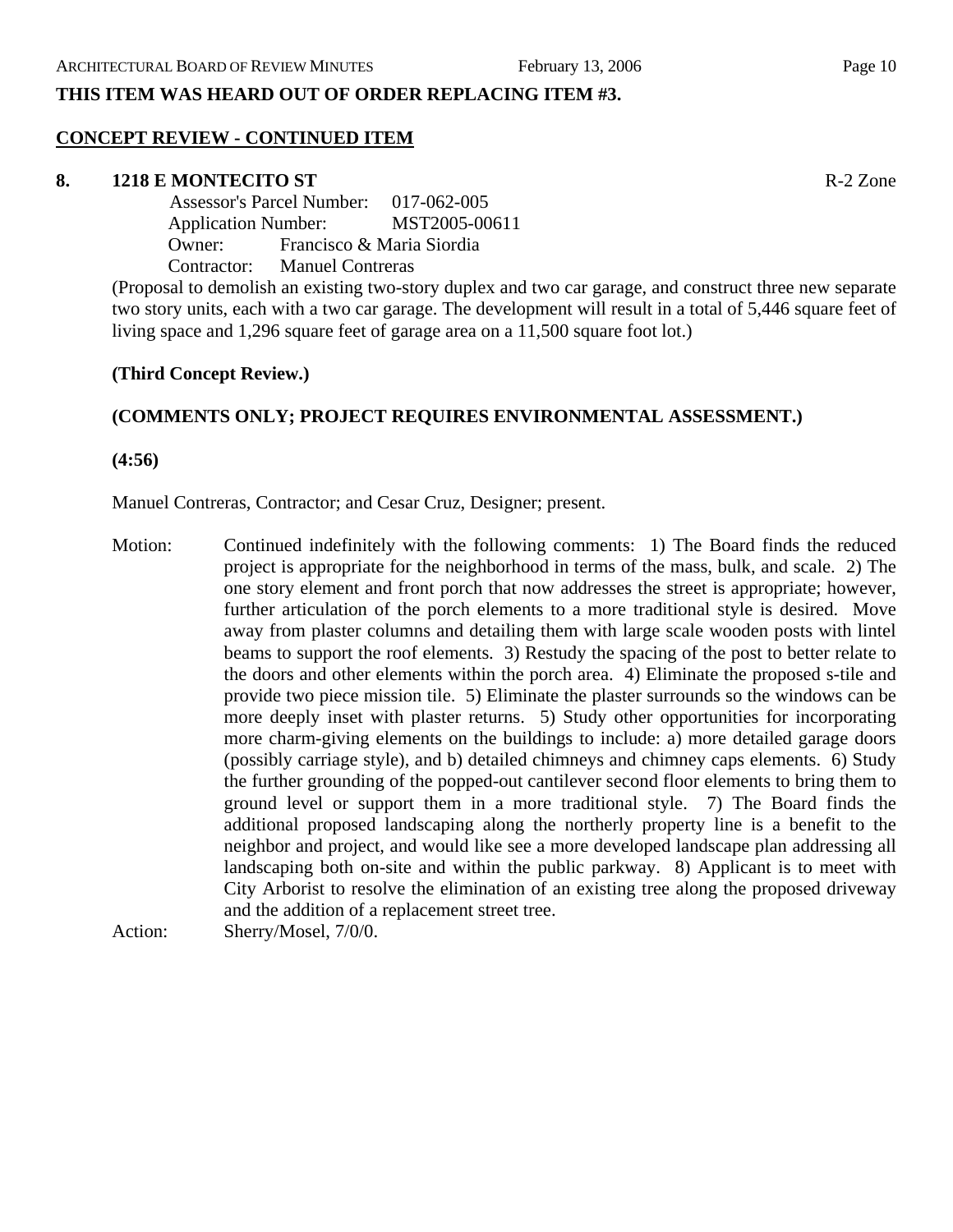# **CONCEPT REVIEW - CONTINUED ITEM**

#### **9. 1426 MOUNTAIN AVE**  R-1 Zone

 Assessor's Parcel Number: 039-021-018 Application Number: MST2005-00777 Owner: Brian A. Filice Architect: Tony Xiques

(Proposal to construct a 983 square foot, two-story addition and an attached 500 square foot, two-car garage to an existing 862 square foot, one-story residence on a 5,625 square foot lot. The proposal also includes the demolition of the existing one-car garage.)

## **(COMMENTS ONLY; PROJECT REQUIRES ENVIRONMENTAL ASSESSMENT AND NEIGHBORHOOD PRESERVATION ORDINANCE FINDINGS.)**

#### **(8:16)**

Brian Filice, Owner, present.

Motion: Continued indefinitely to the Consent Calendar with the following comments: 1) The project is ready for Preliminary Approval and the Neighborhood Preservation Ordinance findings can be made when the project returns to Consent. 2) Reduce the mass of the chimney and height and study changing the finished material. Action: Manson-Hing/LeCron, 7/0/0.

## **CONCEPT REVIEW - CONTINUED ITEM**

#### **10. 325 W ANAPAMU ST** R-4 Zone

 Assessor's Parcel Number: 039-212-004 Application Number: MST2004-00885 Owner: Cynthia Dee Howard & Janey Marks Architect: Robin Donaldson Applicant: Michael Stroh, Project Captain

(Proposal to demolish an existing two-story single-family residence, carport and garage totaling 5,061 square feet and construct a 6,235 square foot, three-story, four-unit condominium development each with a two-car garage on a 9,631 square foot lot.)

## **(Third Concept Review.)**

## **(COMMENTS ONLY; PROJECT REQUIRES ENVIRONMENTAL ASSESSMENT AND STAFF HEARING OFFICER APPROVAL FOR A TENTATIVE SUBDIVISION MAP AND A MODIFICATION.)**

## **(8:31)**

Robin Donaldson, Architect, and Michael Stroh, Project Captain; present.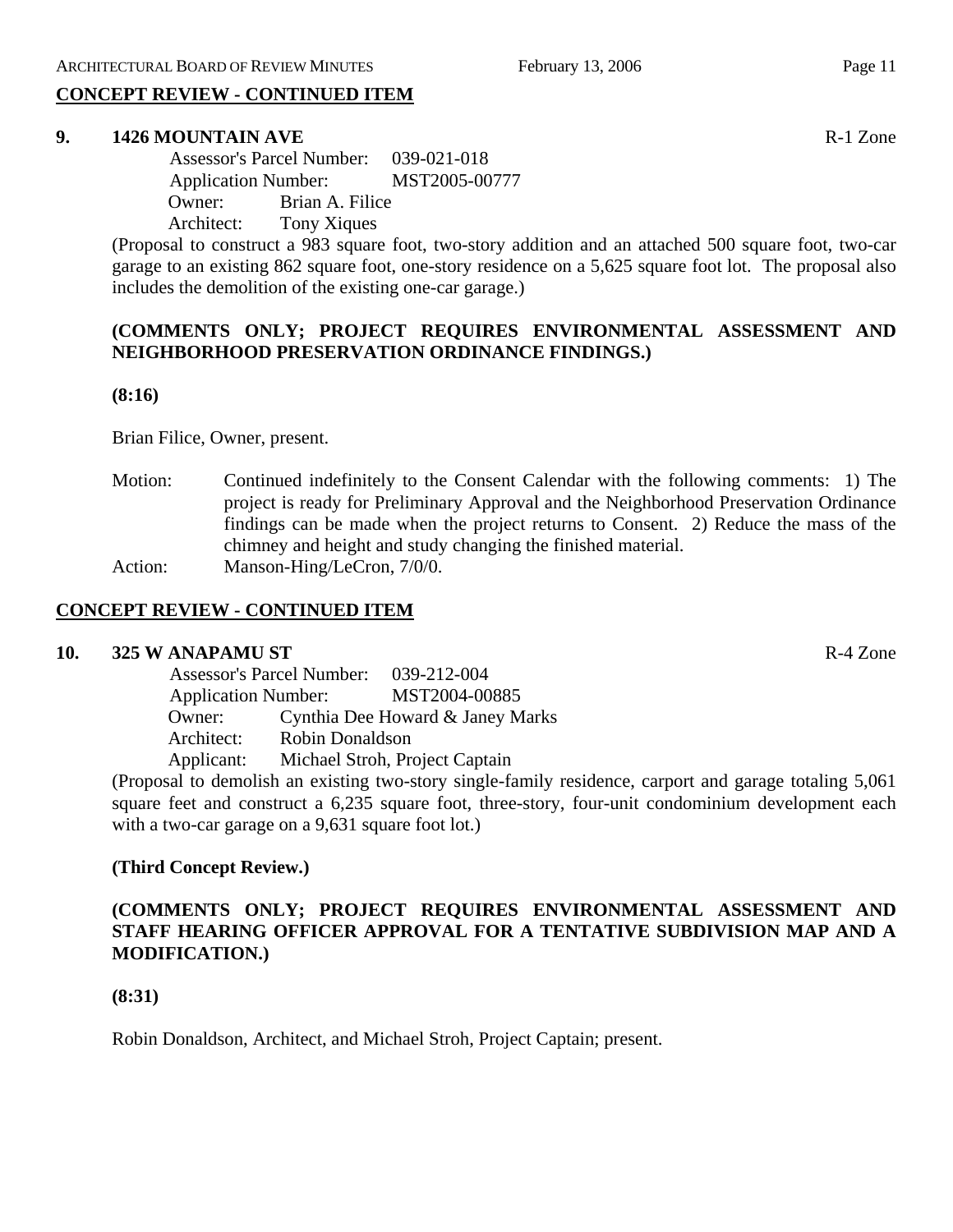#### ARCHITECTURAL BOARD OF REVIEW MINUTES February 13, 2006 Page 12

Motion: Continued indefinitely to the Staff Hearing Officer with the following comments: 1) The Board finds the overall site plan acceptable. The use of the wide lot (the 45 degree angle) and the advantage of the alley allow for useful landscape opportunities. 2) The stepping of the massing is internal to the site and is positive. 3) The Board appreciates the reduction in the overall height and the nestling of the mass into the roof forms. 4) The Board finds the elimination of the fourth story decks and the elimination of some third story decks beneficial. 5) The Board is satisfied with the two remaining decks provided by the applicant to provide privacy. 6) Add canopy trees to both sides of the property line adjacent to the driveways, and reconsider a landscape species at the west patio to be more vertical. Action: LeCron/Sherry,  $7/0/0$ .

## **CONSENT CALENDAR**

# **REVIEW AFTER FINAL**

## A. **1211 BATH ST** R-4 Zone

Assessor's Parcel Number: 039-162-014 Application Number: MST2002-00336 Owner: Patricia Draghi Architect: Detlev Peikert Group

(Proposal to construct a 5,978 square foot, three-unit, two-story triplex with three attached two-car garages and a two-car carport on an 11,250 square foot lot with an existing 2,300 square foot, two-story triplex. The proposal includes the reconfiguration of a triplex to a duplex; and the demolition of a 713 square foot single-family residence, one-car garage, and120 square foot storage shed at the rear of the lot. The project includes eight covered and one uncovered parking spaces.)

## **(Review After Final for revisions to window mullions.)**

Final Approval as submitted of the Review After Final.

## **REVIEW AFTER FINAL**

#### B. **216 NORTHRIDGE RD** A-1 Zone

Assessor's Parcel Number: 055-120-013 Application Number: MST2005-00390 Owner: Donald C. & Elizabeth Swann

(Proposal to demolish the 1,712 square foot one-story residence and detached 410 square foot garage and construct a one-story 2,784 square foot residence with an attached 491 square foot two-car garage on a 47,916 square foot lot located in the Hillside Design District. The proposal includes approximately 128 cubic yards of cut and fill outside the main building footprint and approximately 253 cubic yards of recompaction underneath the main building footprint.)

## **(Review After Final for changes to floor plan, doors, windows and garage.)**

Final Approval as submitted of the Review After Final.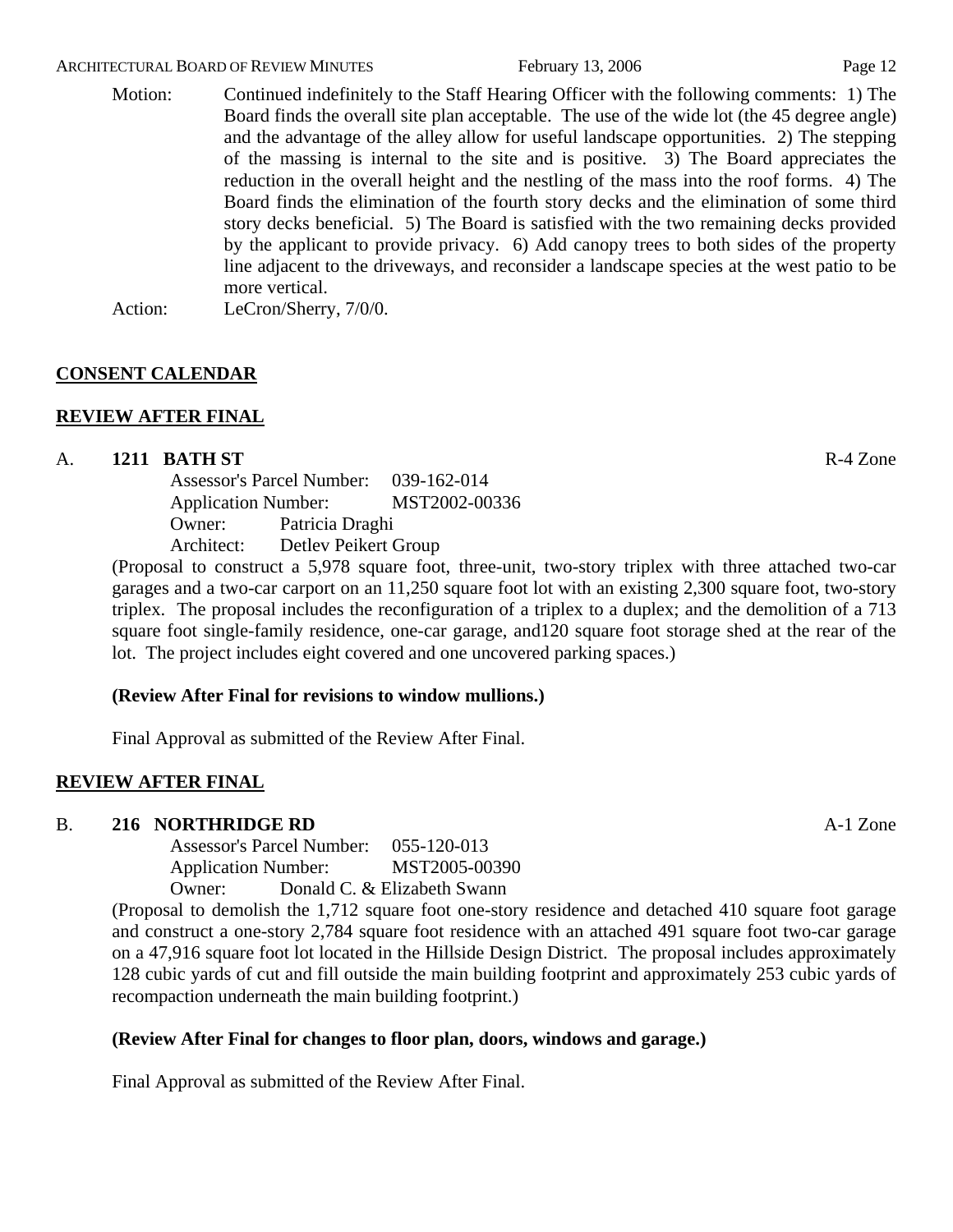## **REVIEW AFTER FINAL**

## C. **308 S VOLUNTARIO ST** R-3 Zone

Assessor's Parcel Number: 017-281-003 Application Number: MST2005-00130 Architect: Brian Anuskewicz Owner: John Lyon

(Proposal to construct a 4,153 square foot addition at the rear of the existing 1,171 square foot, one-story residence and construct a 2,096 square foot, two-story duplex at the rear of the 11,250 square foot lot. The proposal will result in two duplexes including four, two-car garages for a total of 7,420 square feet of development.)

## **(Review After Final for addition of retaining wall.)**

Final Approval as noted on the plans of the Review After Final.

## **CONTINUED ITEM**

## D. **3525 CAMPANIL DR** A-1 Zone

Assessor's Parcel Number: 047-101-008 Application Number: MST2006-00060 Owner: Kenneth A. Deitch Designer: Pintado Pools

(Proposal for a new swimming pool and spa (18'x40') with spa inside the pool on a 1.74 acre lot in the Hillside Design District.)

# **(Final Approval is requested.)**

Final Approval as submitted.

# **FINAL REVIEW**

E. **610 SUTTON AVE** R-3 Zone Assessor's Parcel Number: 037-061-011 Application Number: MST2005-00272 Owner: Armando Herrera Architect: Jose Esparza

(Proposal to construct a 1,156 square foot, two-story structure consisting of a 715 square foot residential unit and an attached 441 square foot two-car garage. The lot is currently developed with a one-story 1,219 square foot residential unit with one uncovered parking space existing on a 5,000 square foot lot. The proposal includes the demolition of an existing 190 square foot detached garage and a 97 square foot accessory structure. Modifications are requested for the new two-car garage to encroach into the interior yard setback and to reduce the parking requirement.)

# **(Final Approval is requested.)**

Final Approval as noted on the plans.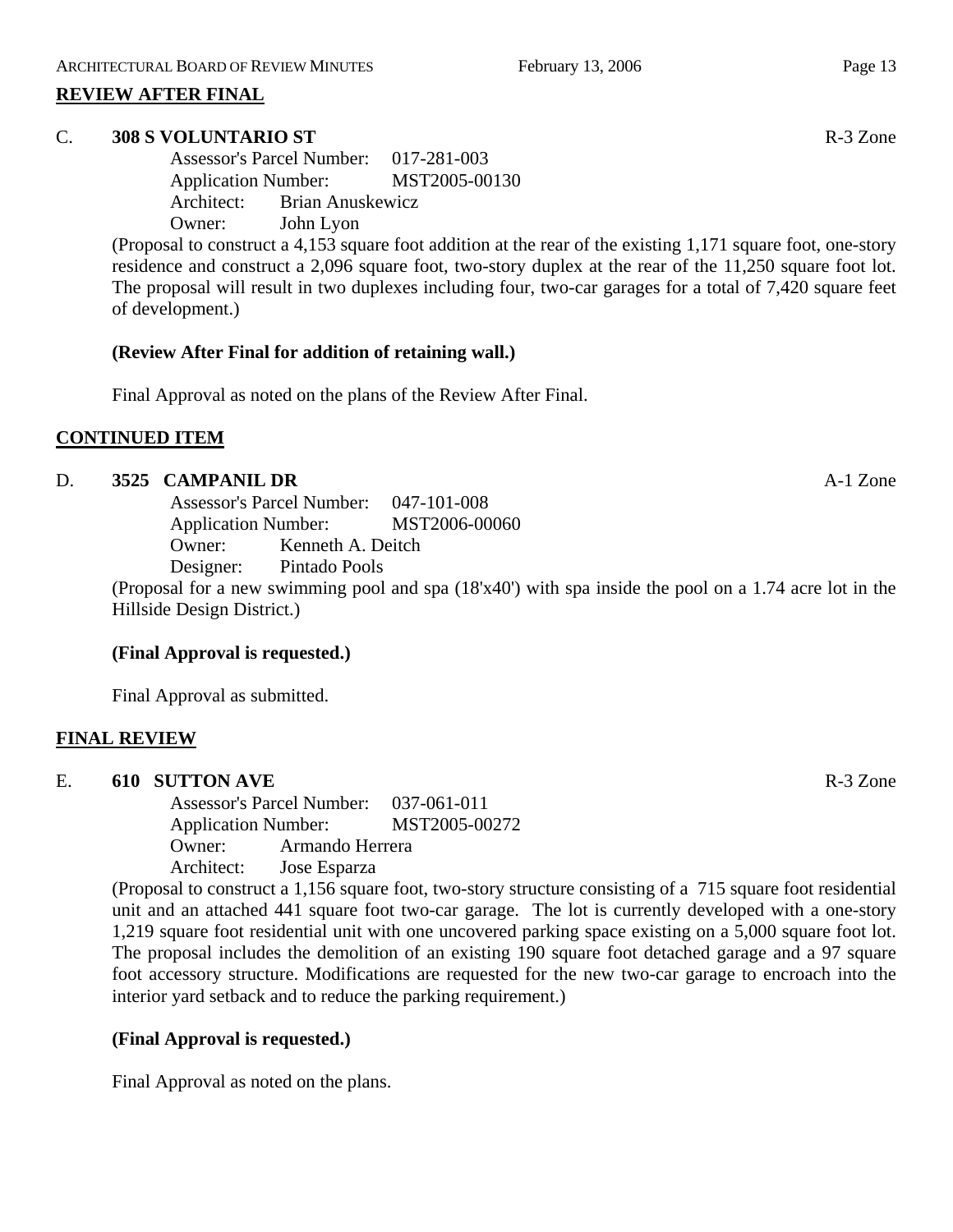## **FINAL REVIEW**

## F. **506 DE LA VISTA AVE** R-2 Zone

Assessor's Parcel Number: 029-032-002 Application Number: MST2005-00154 Applicant: Bob McPhillips Architect: Richard Redmond Owner: Barbara Edmison

(Proposal for a 423 square foot second story addition to an existing 843 square foot one-story residence and to construct a 402 square foot detached second floor accessory dwelling unit above a 480 square foot garage located on a 5,200 square foot lot. One uncovered parking space is provided to meet the parking requirements.)

## **(Final Approval is requested.)**

Final Approval as noted on the plans.

## **NEW ITEM**

#### G. **1523 MANITOU CIR** E-1 Zone

Assessor's Parcel Number: 049-390-017 Application Number: MST2006-00063 Owner: Elizabeth Selover Architect: Dwight Gregory

(Proposal to enlarge and enclose a 107 square foot entry, replace windows with a sliding door, install patio outside breakfast area and reconfigure the court yard.)

# **(PROJECT REQUIRES ENVIRONMENTAL ASSESSMENT AND NEIGHBORHOOD PRESERVATION ORDINANCE FINDINGS.)**

Final Approval as submitted.

# **NEW ITEM**

# H. **130 HARBOR WAY** HC/SD-3 Zone

Assessor's Parcel Number: 045-250-011 Application Number: MST2006-00072 Owner: City of Santa Barbara Architect: RJC, Inc.

(Proposal to install covered trellis at pedestrian entrance from parking lot and to replace approximately 150 square feet of paving.)

# **(COMMENTS ONLY; PROJECT REQUIRES ENVIRONMENTAL ASSESSMENT AND COASTAL EXCLUSION.)**

Final Approval as submitted pending Coastal Exclusion.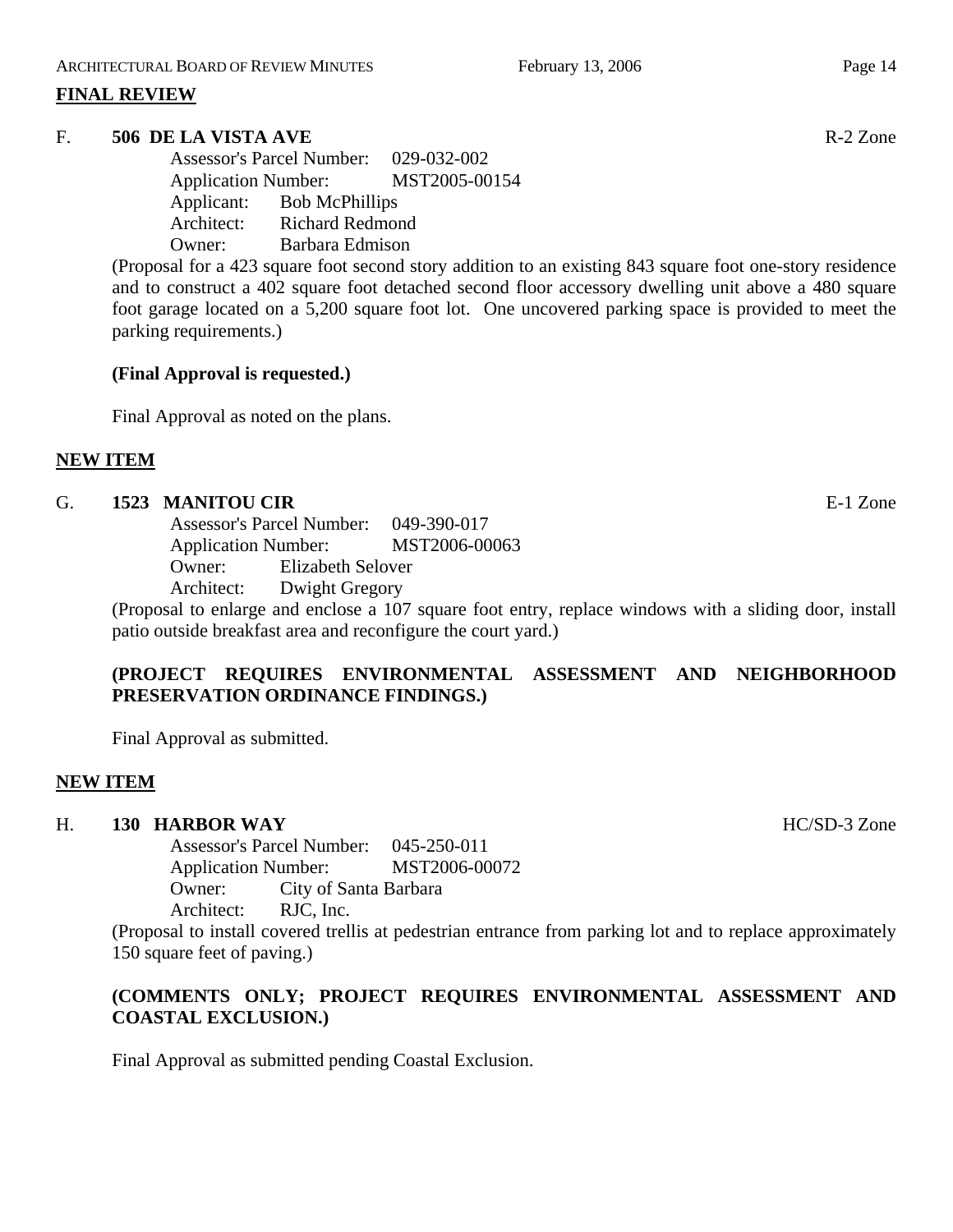# **NEW ITEM**

## I. **125 HARBOR WAY HC/SD-3** Zone

Assessor's Parcel Number: 045-250-011 Application Number: MST2006-00006 Owner: City of Santa Barbara Designer: Avian Flyaway Applicant: Karl Treiberg, Waterfront Facilities Mgr.

(Proposal to install electrical bird deterrent system along roof ridges and apex for health and safety purposes.)

Final Approval as submitted with the condition that insulators are to be dark in color.

## **NEW ITEM**

## J. **2550 TREASURE DR** E-3/SD-2 Zone

Assessor's Parcel Number: 051-330-003 Application Number: MST2006-00038 Owner: Samarkand of Santa Barbara, Inc. Architect: Sandler Kilburn

(Proposal for the renovation and re-model of an existing single-story maintenance building into a residential duplex located in The Samarkand Retirement Facility.)

## **(PROJECT REQUIRES STAFF DETERMINATION OF SUBSTANTIAL CONFORMANCE.)**

Preliminary Approval and return to Consent with full working drawings, details and better photo documentation.

## **NEW ITEM**

#### K. **132 HARBOR WAY** HC/SD-3 Zone

Assessor's Parcel Number: 045-250-011 Application Number: MST2006-00088 Owner: City of Santa Barbara Applicant: Karl Treiberg Designer: Avian Flyaway, Inc.

(Proposal to install electrical bird deterrent system along roof ridges and apex for health and safety purposes.)

Final Approval as submitted with the condition that the insulators are to be dark in color.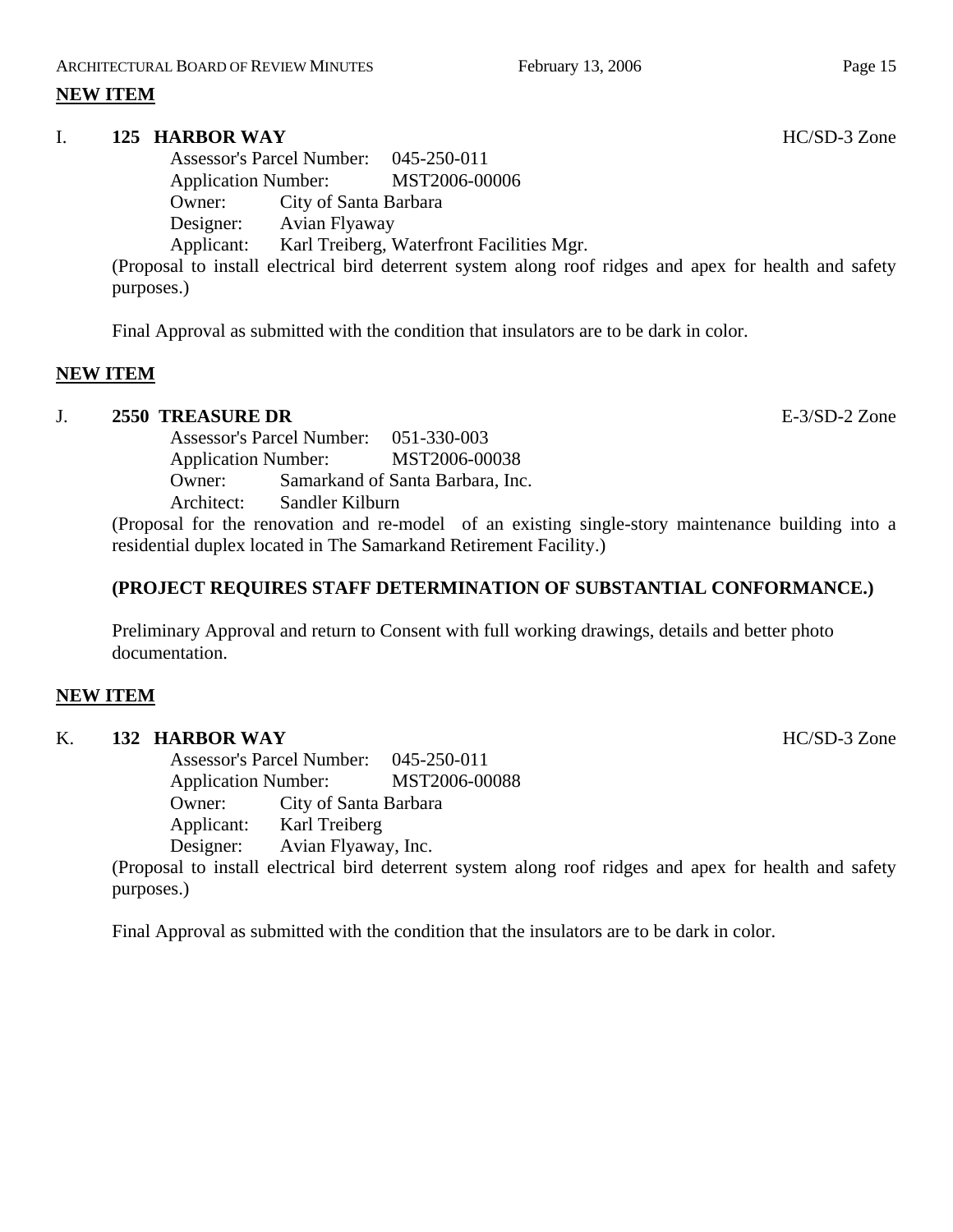# **FINAL REVIEW**

## L. **LA VISTA DEL OCEANO ROAD EXTENSION** E-1 Zone

|                            | Assessor's Parcel Number: 035-180-085 |                                     |
|----------------------------|---------------------------------------|-------------------------------------|
| <b>Application Number:</b> |                                       | MST1999-00714                       |
| Owner:                     | Sidney & Pamela Macofsky              |                                     |
| Owner:                     | David & Jane Geyer                    |                                     |
| Owner:                     |                                       | Eugene & Patricia Bucciarelli       |
| Agent:                     | Don Weaver                            |                                     |
| Agent:                     | <b>Bob Goda</b>                       |                                     |
| Architect:                 | <b>Tom Meaney</b>                     |                                     |
| Owner:                     | Gene Schecter                         |                                     |
| Contractor:                |                                       | Russell Banko Design & Construction |

(Proposal for approximately 6,050 cubic yards of grading and improvements to provide access to and create building pads for three new residences on three vacant lots located in the Hillside Design District. The three lots front on an unimproved section of La Vista Del Oceano and the proposed access is a common driveway. The proposal also includes 2,480 cubic yards of fill grading to raise the roadbed and to extend a portion of the improved public right-of-way.)

## **(Final Approval is requested of grading, private roadway site improvements and landscaping.)**

## **(PROJECT REQUIRES NEIGHBORHOOD PRESERVATION ORDINANCE FINDINGS AND COMPLIANCE WITH PLANNING COMMISSION RESOLUTION #063-05.)**

Final Approval as submitted of the landscape plan and Final Approval as submitted of the site wall improvements with the condition that the pilasters will be at the intersection of the wall.

## **REFERRED BY FULL BOARD**

## M. **454 WILLIAM MOFFETT PL A-F/SD-3 Zone**

Assessor's Parcel Number: 073-450-003 Application Number: MST2005-00219 Owner: City of Santa Barbara Architect: Lenvik & Minor Agent: Bill Stall

(Proposal to construct a 4,819 square foot office for Mercury Air Centers and related parking improvements. The project includes the demolition of hangar #6 and the Current Mercury offices. Also proposed is the relocation of 8 existing T-hangars to the north side of the airport site. Project requires Planning Commission Approval of a Coastal Development Permit.)

## **(Preliminary Approval of the Architecture and Landscape is requested.)**

# **(PROJECT REQUIRES ENVIRONMENTAL ASSESSMENT AND PLANNING COMMISSION APPROVAL FOR A COASTAL DEVELOPMENT PERMIT AND DEVELOPMENT PLAN APPROVAL FINDINGS.)**

Final Approval as noted of the architecture and landscape plan.